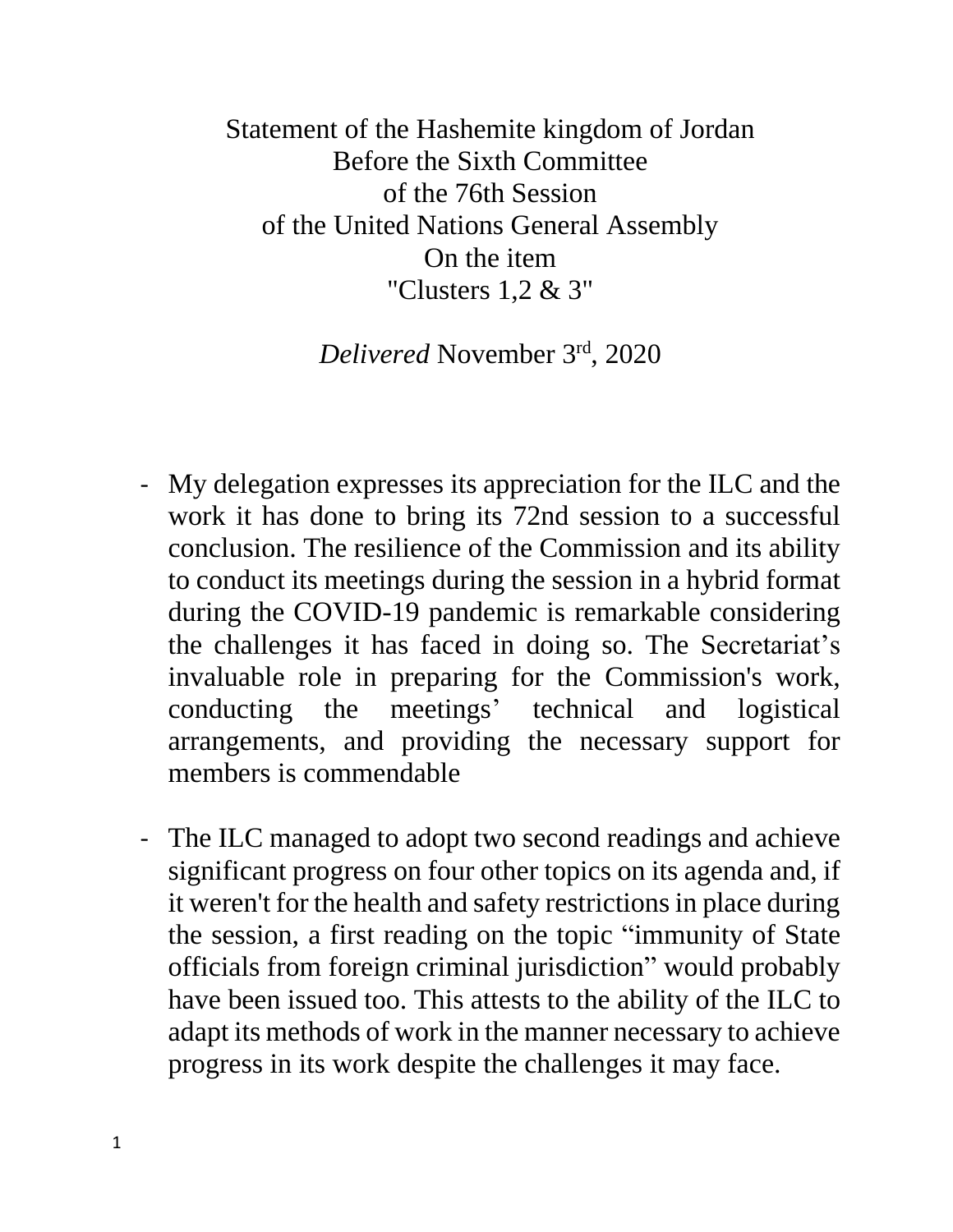- If you allow me Madam Chair to outline Jordan's position on the various topics and issues raised in the ILC report.
- On the topic "protection of the atmosphere", Jordan commends the Special Rapporteur, Mr. Shinya Murase, for the excellent work he has done over the years that culminated in conclusion of the ILC work on the topic. The draft guidelines fill a necessary gap in the international legal framework for the protection of the atmosphere from atmospheric pollution and atmospheric degradation; and the collective obligation on states under draft guideline 3 is the cornerstone of such a protection.
- While the precautionary principle is not directly dealt with in the draft guidelines, we view it as an important element in the atmospheric protection regime. Nonetheless, this principle is implicitly reflected in several guidelines, including guideline 3 (the general obligation), guideline 4 on "environmental impact assessment", guideline 5 on "sustainable utilization" and guideline 6 on "international large-scale modification".
- While the protection of the atmosphere requires individual and joint action, Jordan does not view this obligation under the draft guidelines as obligation *erga omnes*. The commentary is clear in this regard. Furthermore, compliance under draft guideline 11 is only limited to those rules and procedures in the relevant agreements to which states are parties.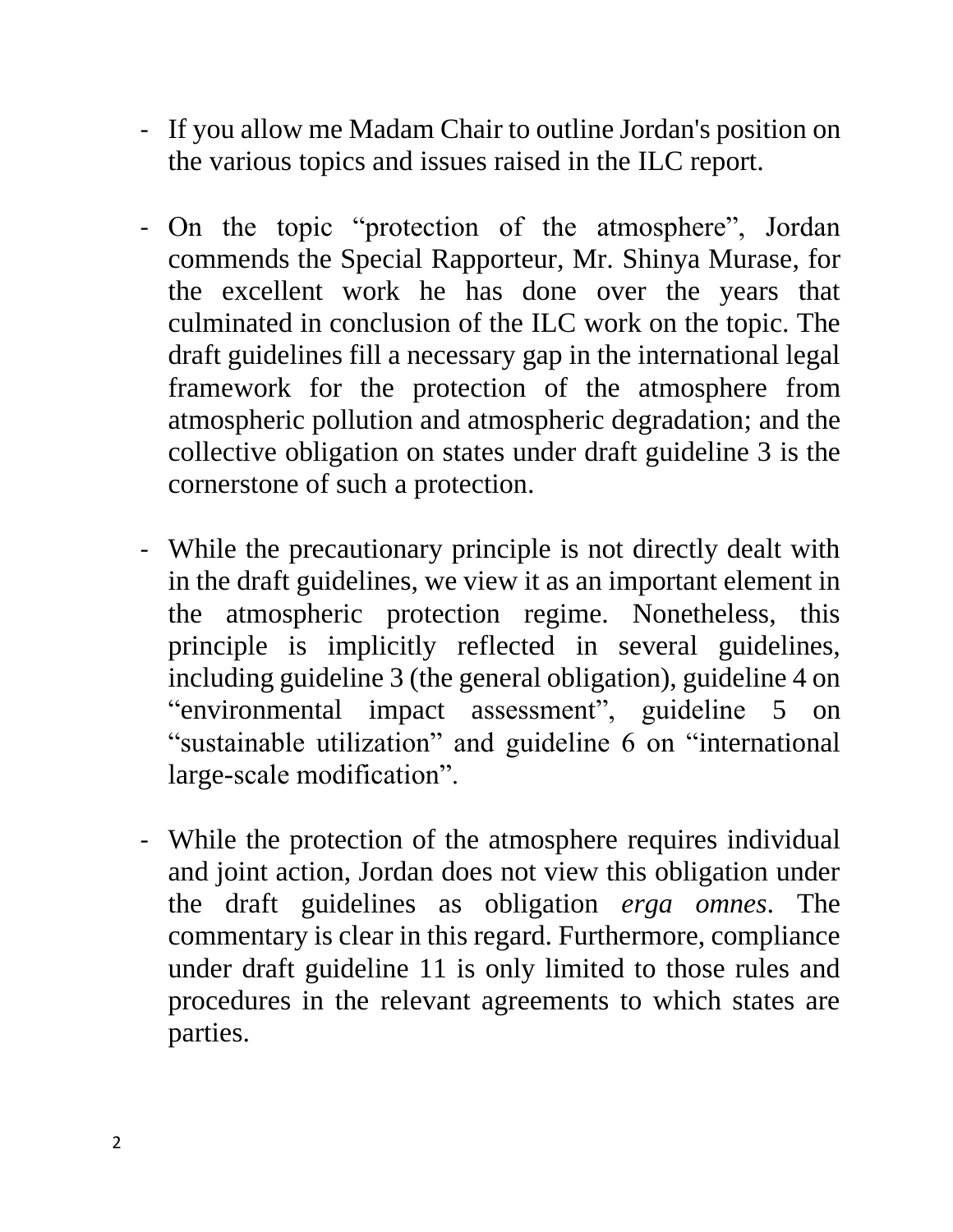- On the "provisional application of treaties", Jordan wishes to thank the Special Rapporteur Mr. Juan Manuel Gómez Robledo for his work on the topic and the adoption by the Commission of the "Guide to Provisional Application".
- The draft guidelines are based on article 25 of the Vienna Convention on the Law of Treaties. However, the lack of established and consistent practice has made the work on this topic challenging. Nonetheless, the guide and its commentaries provide a useful tool for states, international organizations, and practitioners to understand its scope and harmonize the relevant practice to the furthest extent possible. The guide is more in the realm of progressive development and contains the necessary flexibility for implementation and formulation of clauses related to provisional application.
- There are draft guidelines that follow *mutatis mutandis* those provisions contained in the Vienna Convention on the Law of Treaties concerning the entry into force of a treaty. It is, therefore, important for states to pay special attention to such guidelines in the context of developing practice.
- In this regard, more discussion should be undertaken on the legal effects of provisional application, reservations, resolutions of international organizations as forms of agreements, and the interaction between the internal law of states, rules of international organizations and the provisional application regime.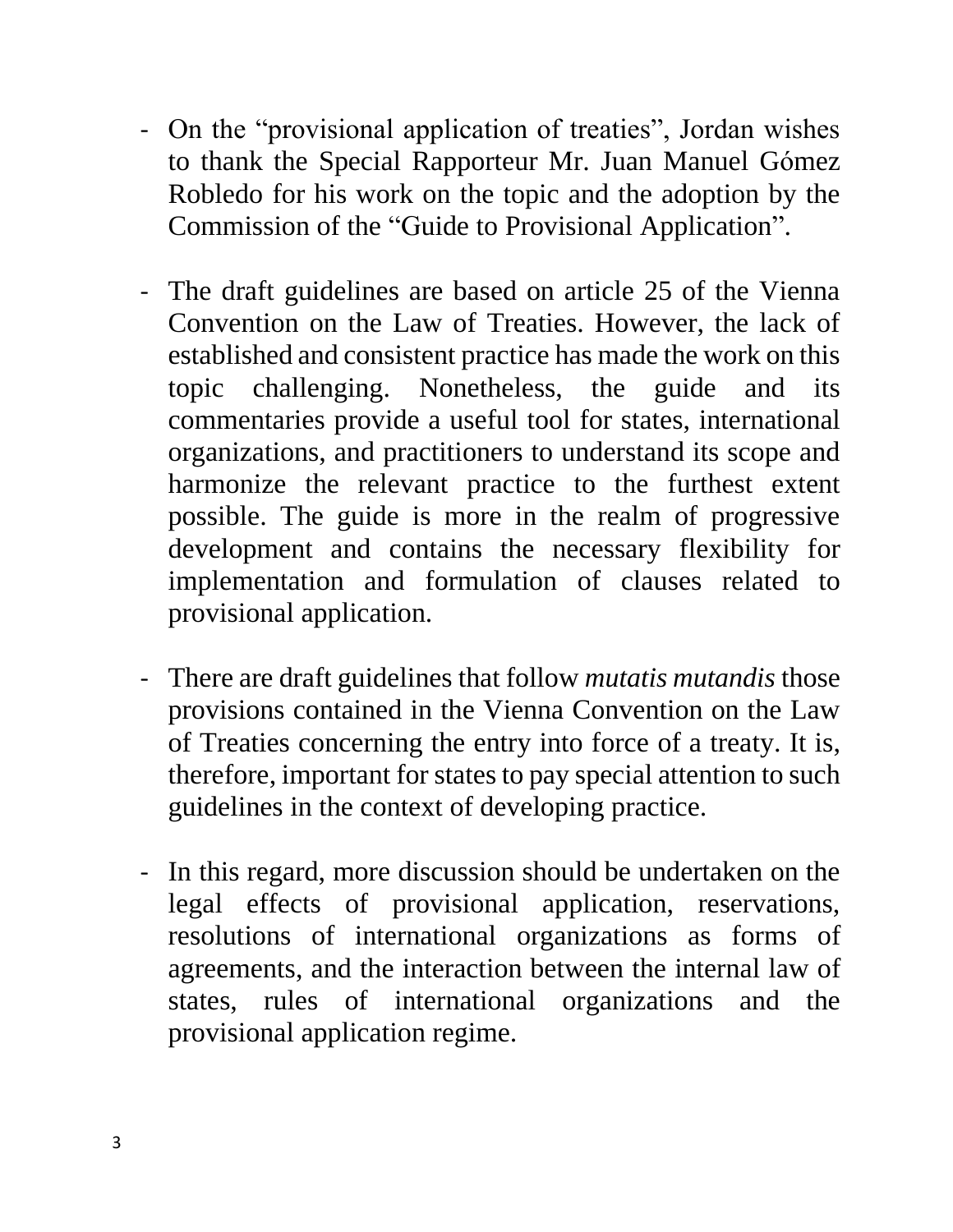- On immunity of state officials from foreign criminal jurisdiction, Jordan expresses its support for the work of the ILC on the topic. Sovereign equality and fighting impunity for international crimes are two legitimate interests which should go hand in hand in this project.
- Immunity *ratione personae* is absolute for the Troika, and this is well-established in international law. The draft articles provisionally adopted by the ILC are clear on this matter and should remain so even with the introduction of the "noprejudice clause" as regards to the relationship with international criminal jurisdictions.
- Jordan also supports the limitation to immunity *ratione materiae* under draft article 7. Such crimes contained therein are the most serious of concern to the international community; and it is against this background that limitations to such forms of immunity should exist. The right of the state of the official to functional immunity in such situations should not prevail over the right of the forum state in exercising jurisdiction.
- Nonetheless, there should be procedural guarantees to safeguard against political prosecutions against foreign officials and we welcome the introduction by the Special Rapporteur Ms. Concepción Escobar Hernández of the general procedural provisions. We are nonetheless of the view that special guarantees be attached to the application of article 7 which would facilitate wider acceptance to its content and balance the legal interests of the relevant states.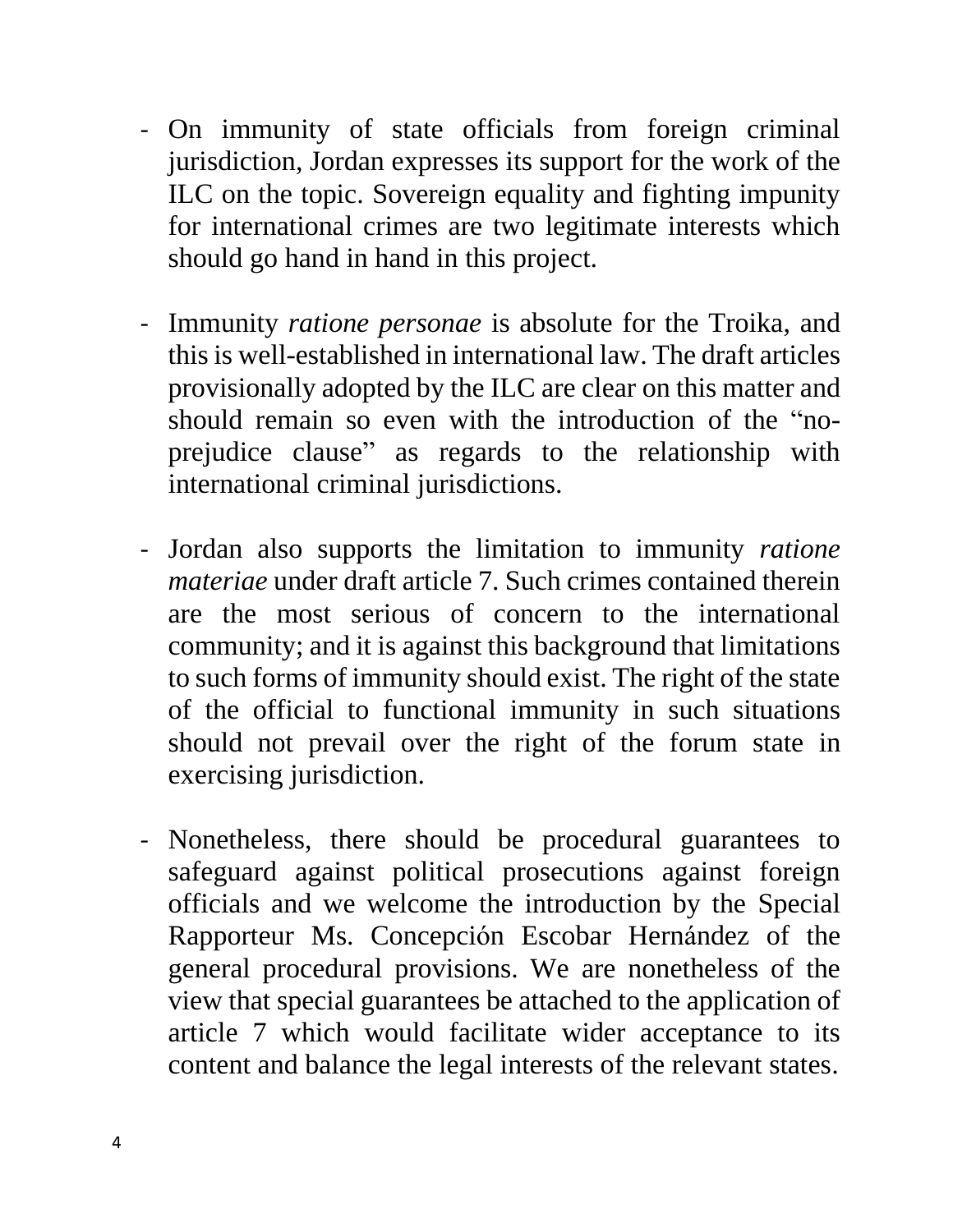- In this context, we welcome the proposal by the Special Rapporteur for a dispute settlement mechanism in draft article 17. It should be binding and have a suspensive effect; although we would prefer that the suspension would occur as a result of invocation of immunity and for a specific period of time.
- On the relationship with the international criminal jurisdictions, we do not view a *non-prejudice* clause to be necessary, as immunity from foreign criminal jurisdiction is a horizontal legal relationship between states. In any case, the *non-prejudice* clause should not lead to the primacy of international jurisdictions over this horizontal relationship. States should not circumvent their obligations towards other states concerning immunity on the premise of such a *nonprejudice* clause.
- On Sea-level rise, we wish to thank the ILC for having this important topic on its active agenda, as sea-level rise is a real threat to states, and populations worldwide and has significant implications on specially affected states, their territories, maritime zones, and sovereign entitlements.
- We also commend the study group and its co-chairs, Mr. Bogdan Aurescu and Ms. Nilüfer Oral, for the first issues paper on matters related to the law of the sea. The paper is comprehensive in describing the aspects of the topic related to maritime zones, baselines, and maritime limitations.
- Jordan is of the view that the discussions of the study group have been useful and reiterate the importance of maintaining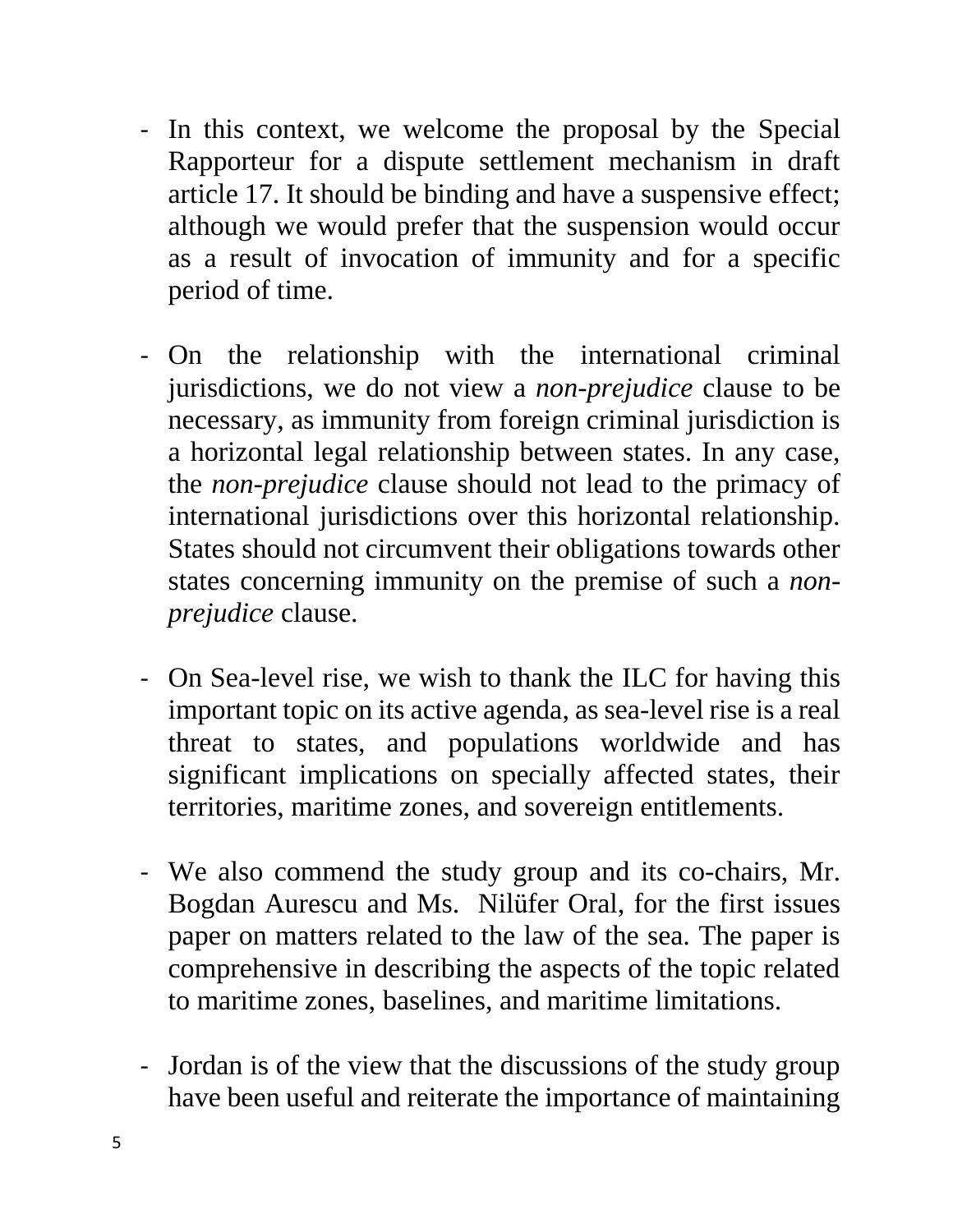the integrity of the 1982 United Nations Convention on the Law of the Sea. Any outcome in this regard should take into account legal certainty, equity and stability; and balance the legitimate interests of all relevant states and the international community as a whole. Furthermore, the rules on interpretation under the Vienna Convention should be applied in good faith and in light of the objects and purposes of the UNCLOS to arrive to the necessary conclusions as regards to baselines, maritime zones and entitlements

- Jordan also looks forward to receiving the second issues paper on statehood and human rights from the Study Group to be co-chaired by Ms. Patrícia Galvão Teles and Mr. Juan José Ruda Santolaria.
- On "general principles of law", we wish to thank the Special Rapporteur Mr. Marcelo Vázquez-Bermúdez for his second report and express our support for the topic. The topic complements the previous ILC work on the sources of international law and should provide the necessary clarifications for the value, content, and identification of general principles of law.
- We reiterate the importance of the topic being *based* on article 38 (1) (c) of the ICJ Statute. In this regard, Jordan expresses its position supporting the first category of general principles of law, i.e. those principles deriving from the national legal systems. This category is well-established as a source of international law, however its scope, role as a source, legal nature and methods of identification, are yet to be settled. This is where the ILC can play a significant part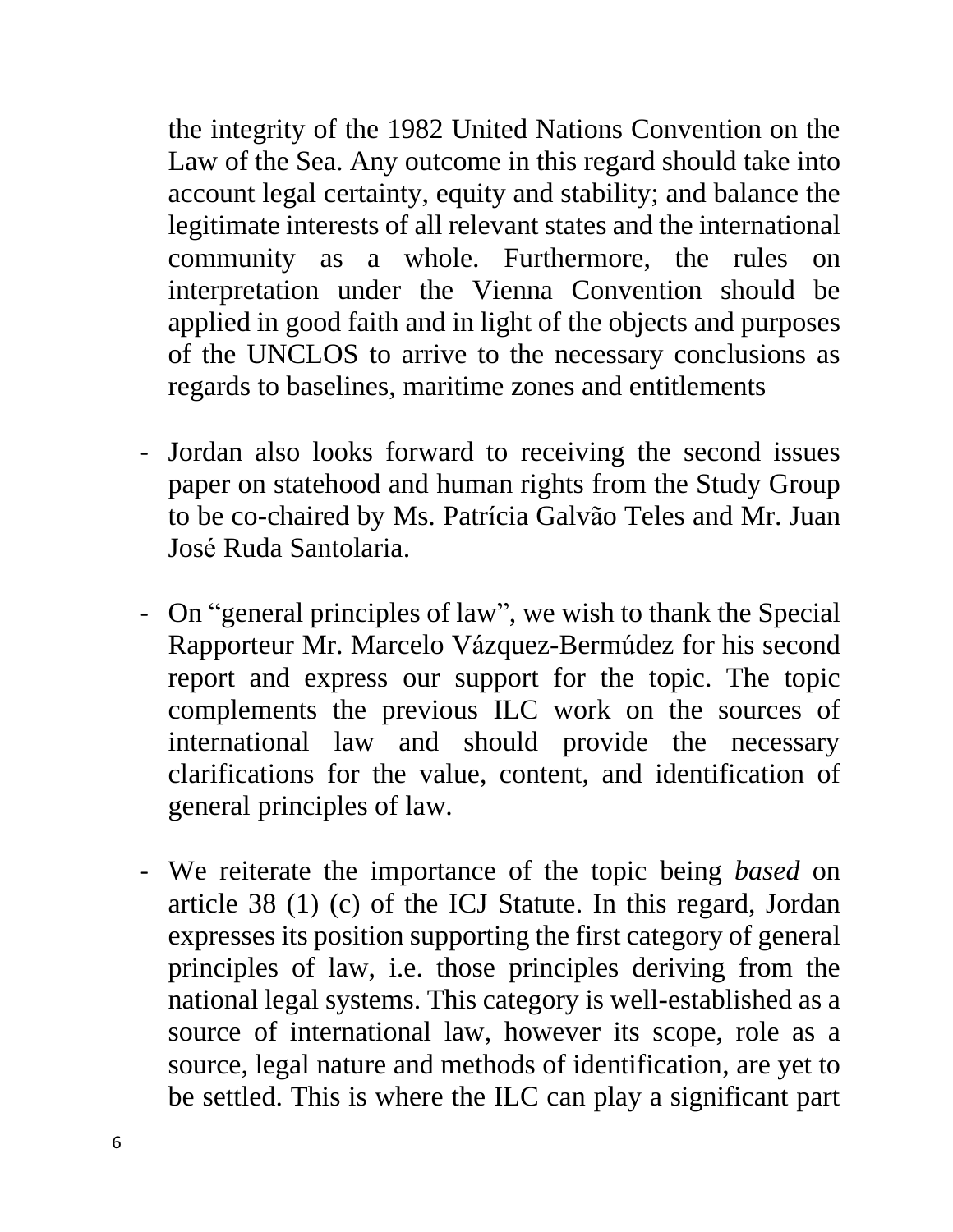in providing the necessary understanding of such related elements through a set of conclusions.

- Recognition is a requirement in article 38 (1) (c) and we agree with the language used in draft conclusion 2, i.e. recognition by the "community of nations." We do not view the term "nations" as vague  $-$  after all this Organization is called the United Nations! And this term "Nations" goes beyond the term "States" while being faithful to the object and purpose of article 38 (1)(c).
- We encourage the ILC to have an in-depth analysis of the requirement of recognition of general principles of law derived from the national legal systems and the meaning of transposition to the international legal system. A rule in national law should be *capable of being transposed* and we view the issue of compatibility with fundamental principles of international law as irrelevant and problematic.
- Jordan also expresses its doubt regarding the category of general principles of law formed within the international legal system. National and international courts and tribunals have been using terms such as principles of international law or general principles of international law to describe customary international law, and this has contributed to the confusion that there exist general principles of law formed within the international legal system. Such a category is only supported by limited literature which promotes such a view based on deduction, not practice or acceptance of this category by states. The ILC should exercise caution in this regard.